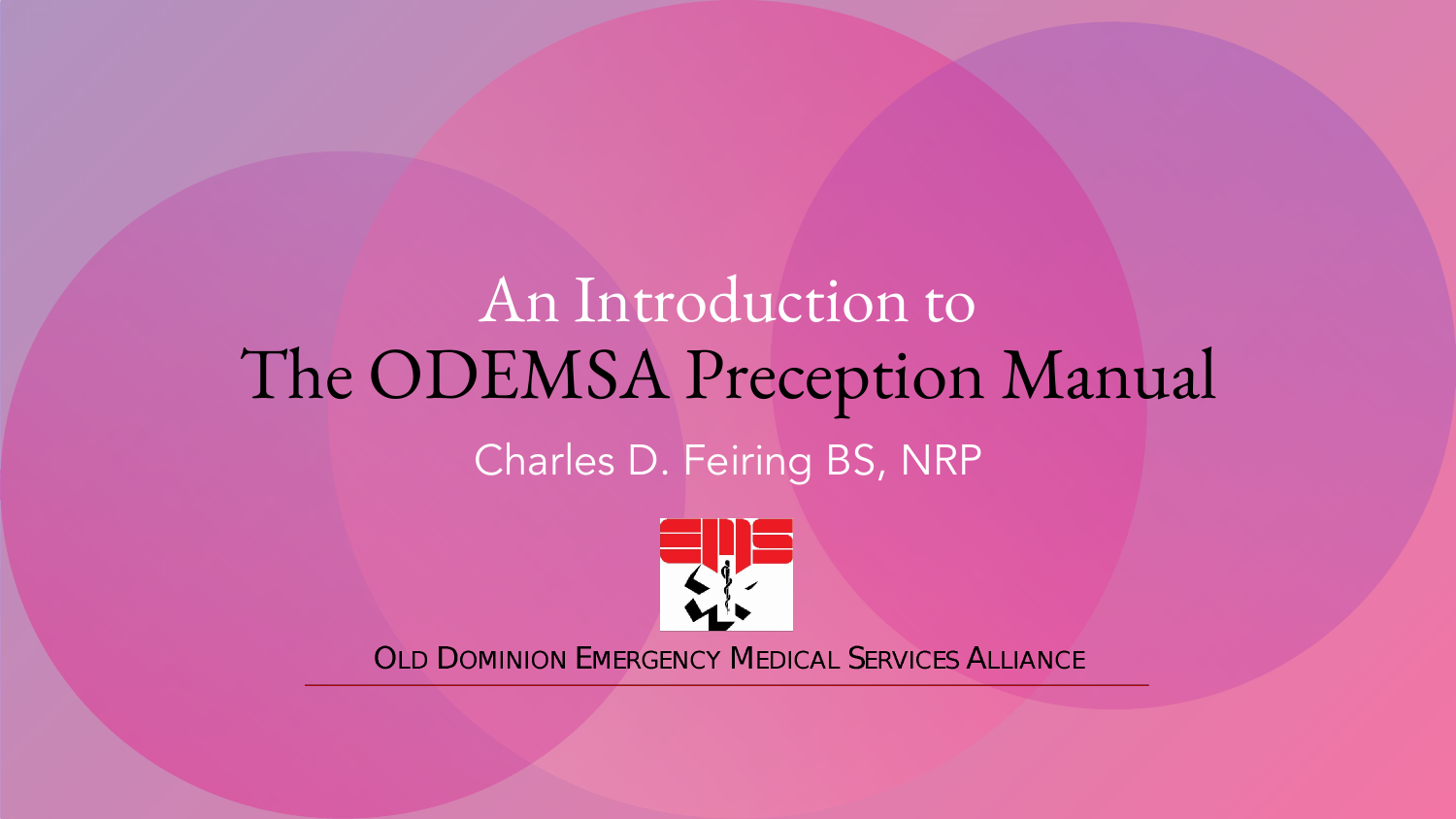# Introduction: Why?

<sup>∙</sup> **Objective** – To develop and publish a baseline regional Preception Manual to assist new Emergency Medical Service (EMS) providers to transition to a new organization and/or becoming a new field provider in the Old Dominion EMS Alliance (ODEMSA) region



[WWW.ODEMSA.VAEMS.ORG](http://www.odemsa.vaems.org/) 2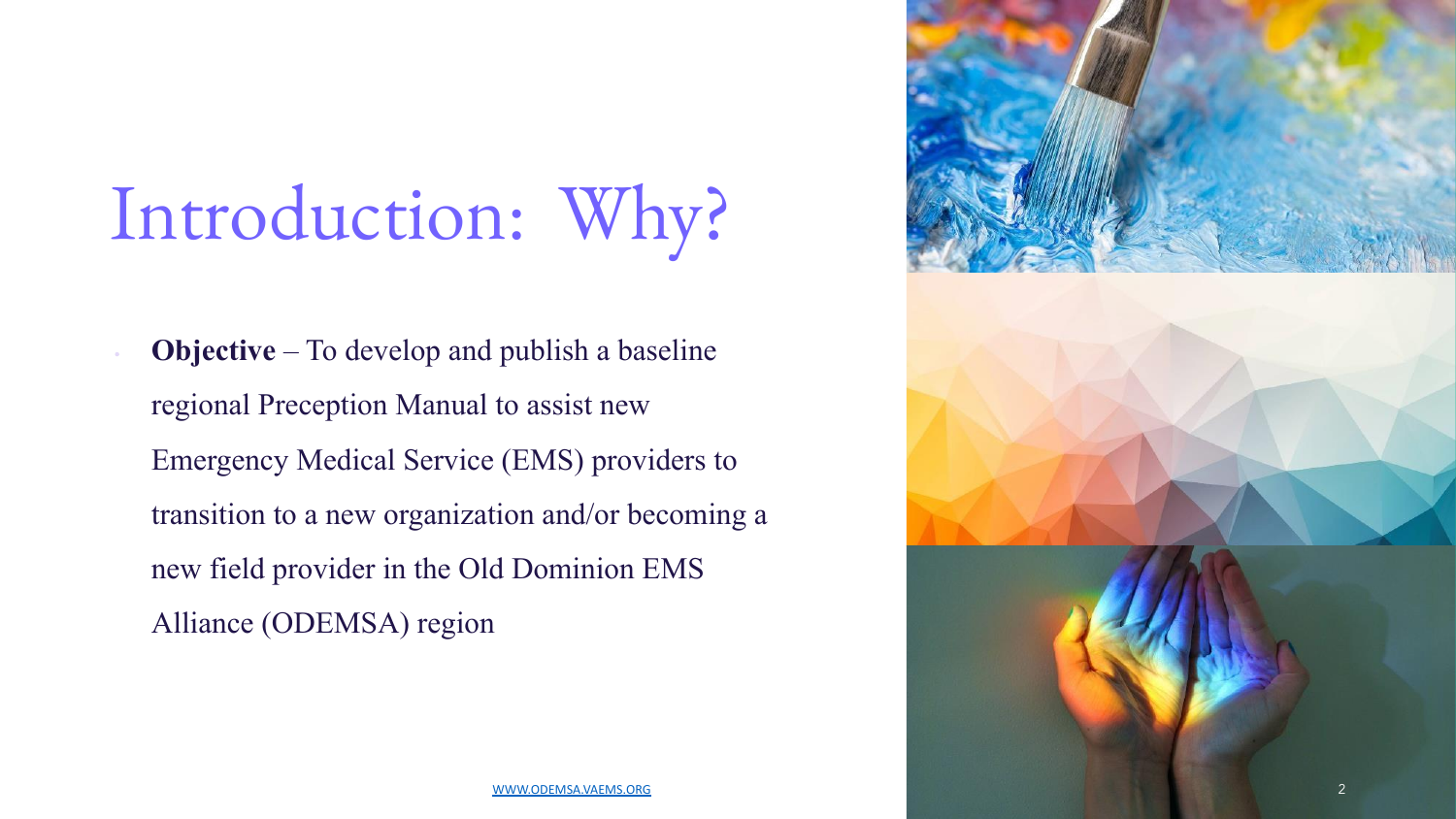We here at ODEMSA would like to welcome you the Region and to your new EMS organization/agency. At ODEMSA we would like to let you know that we are available to support your continued career in this region of Virginia. If you have any questions or feel the need to contact any of the ODEMSA staff please feel free to contact us, using the contact information at the bottom of the pages of this document.

[www.odemsa.vaems.org](http://www.odemsa.vaems.org/)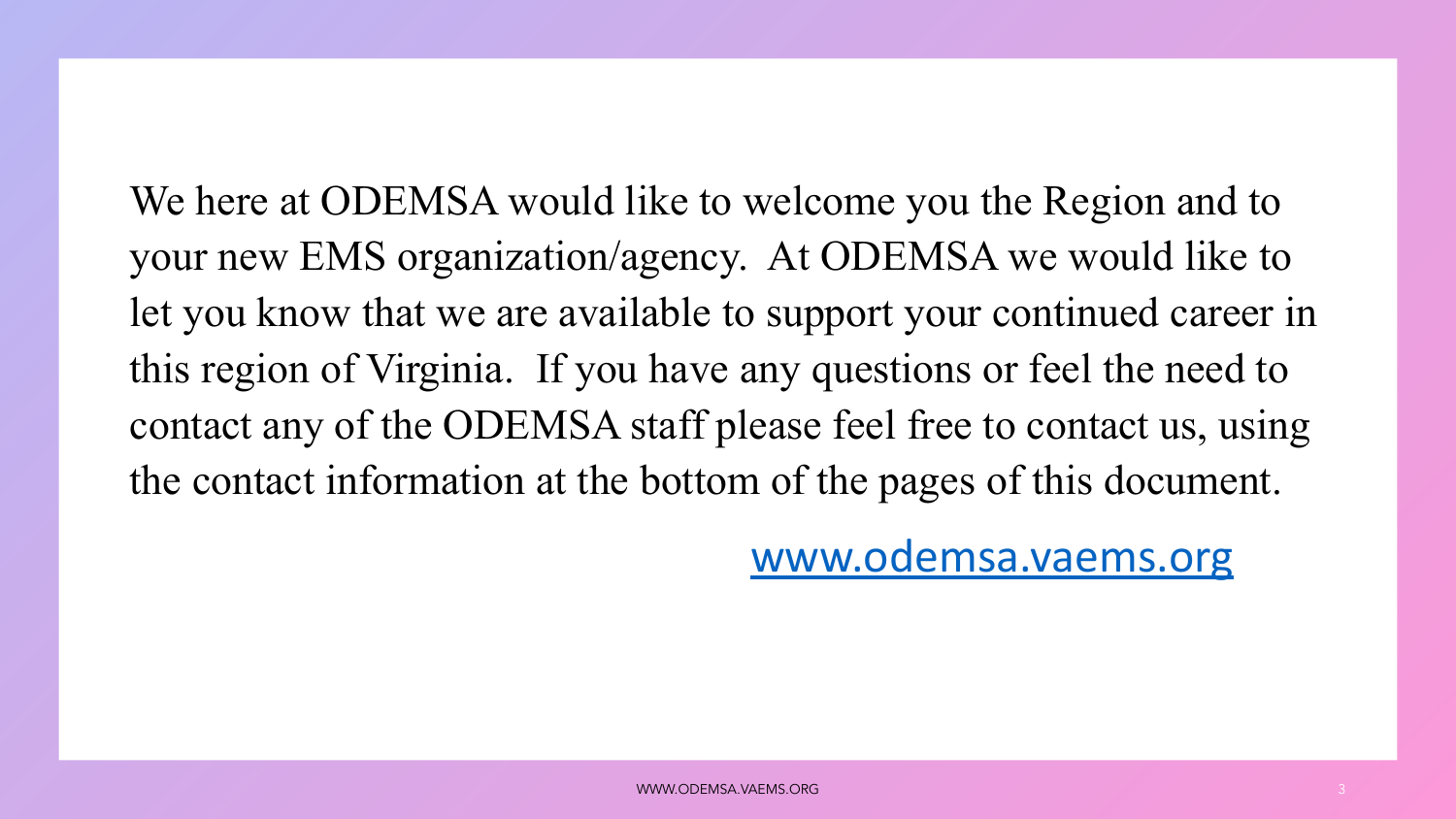### What's under the covers?

### 3 Major Sections

- 1. Introductory / Preparatory
- 2. Protocol Review BLS/ALS
- 3. Regional Skills / Policies

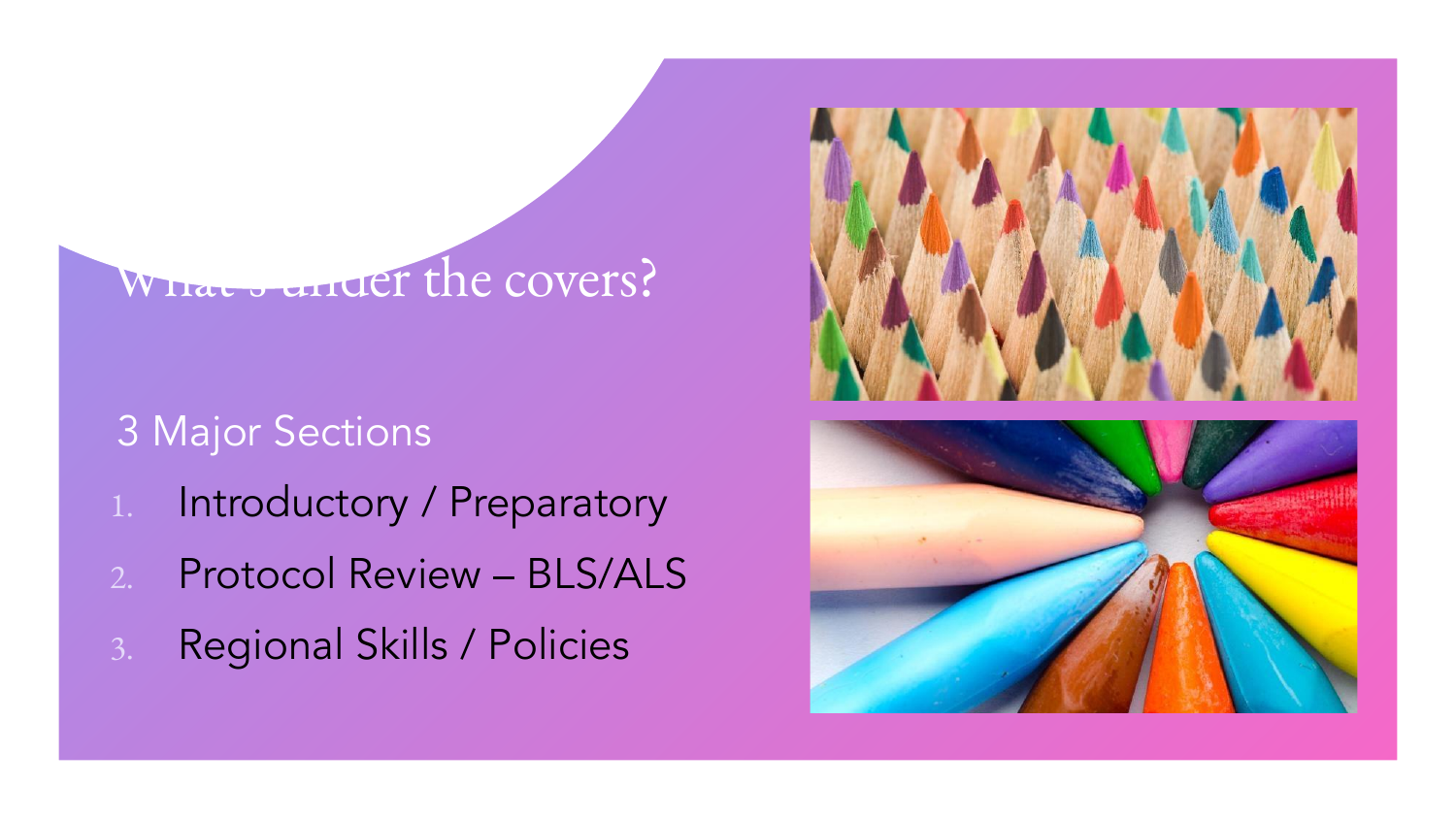### Introductory / Preparatory Section Chapter 1 - Highlights

- **Regional Policies**
- Regional Procedures
- ODEMSA website
- Protocol Acquisition **Apps for Apple/Android** ▪ Printable Documents
- State Laws:
	- **Air Medical**
	- Staffing of EMS Units
	- **Required Equipment**
	- *Hospital Diversion*
	- MCI Plan
	- Drug Box Policies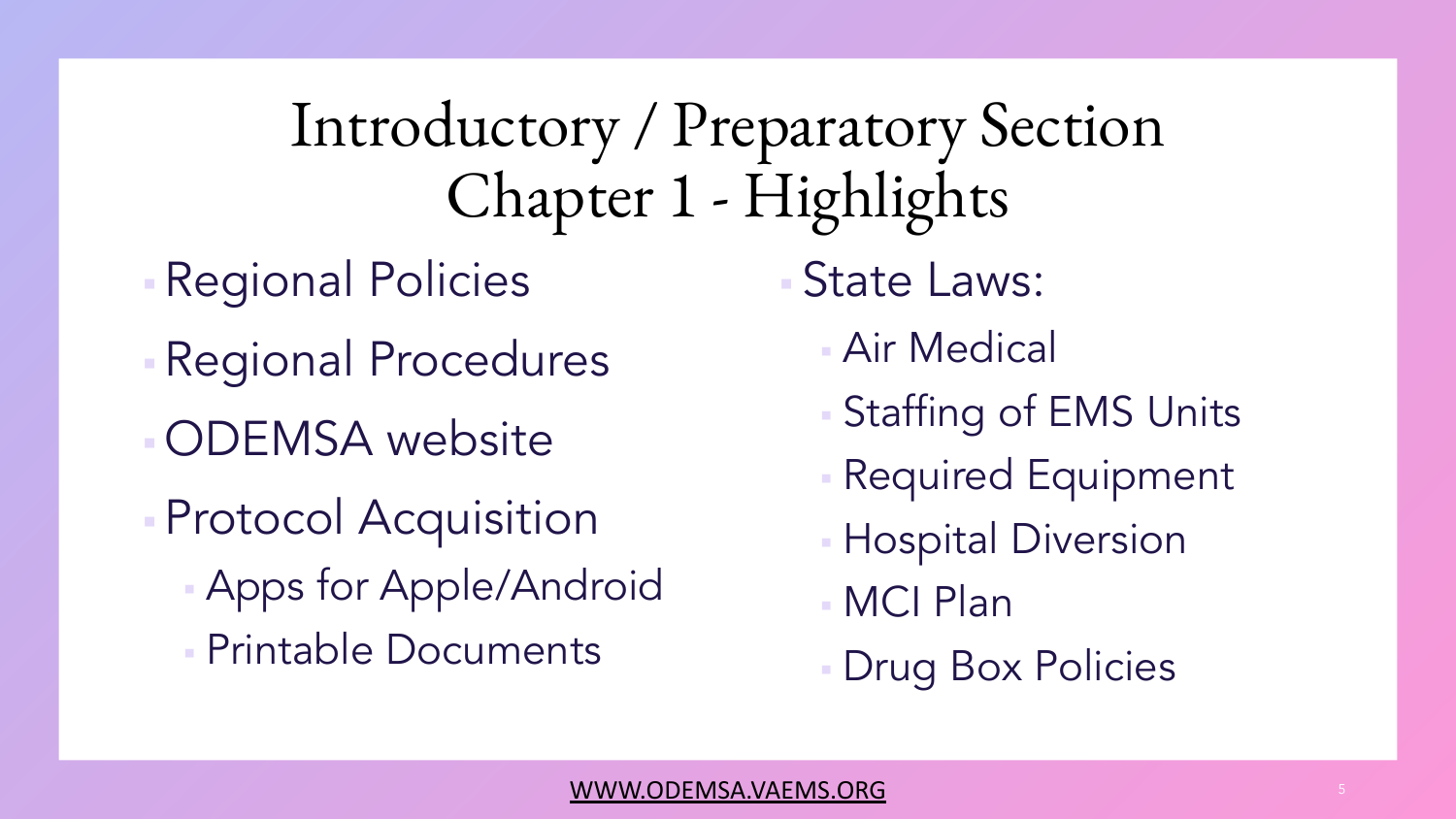Protocol Chapters - Topics

- General Medical
	- Trauma
	- Cardiac
	- **Environmental**
	- **Toxicological** 
		- OB-GYN

Adult Pediatric

- **General Medical** 
	- Trauma
	- Cardiac
	- **Environmental**
	- **Toxicological**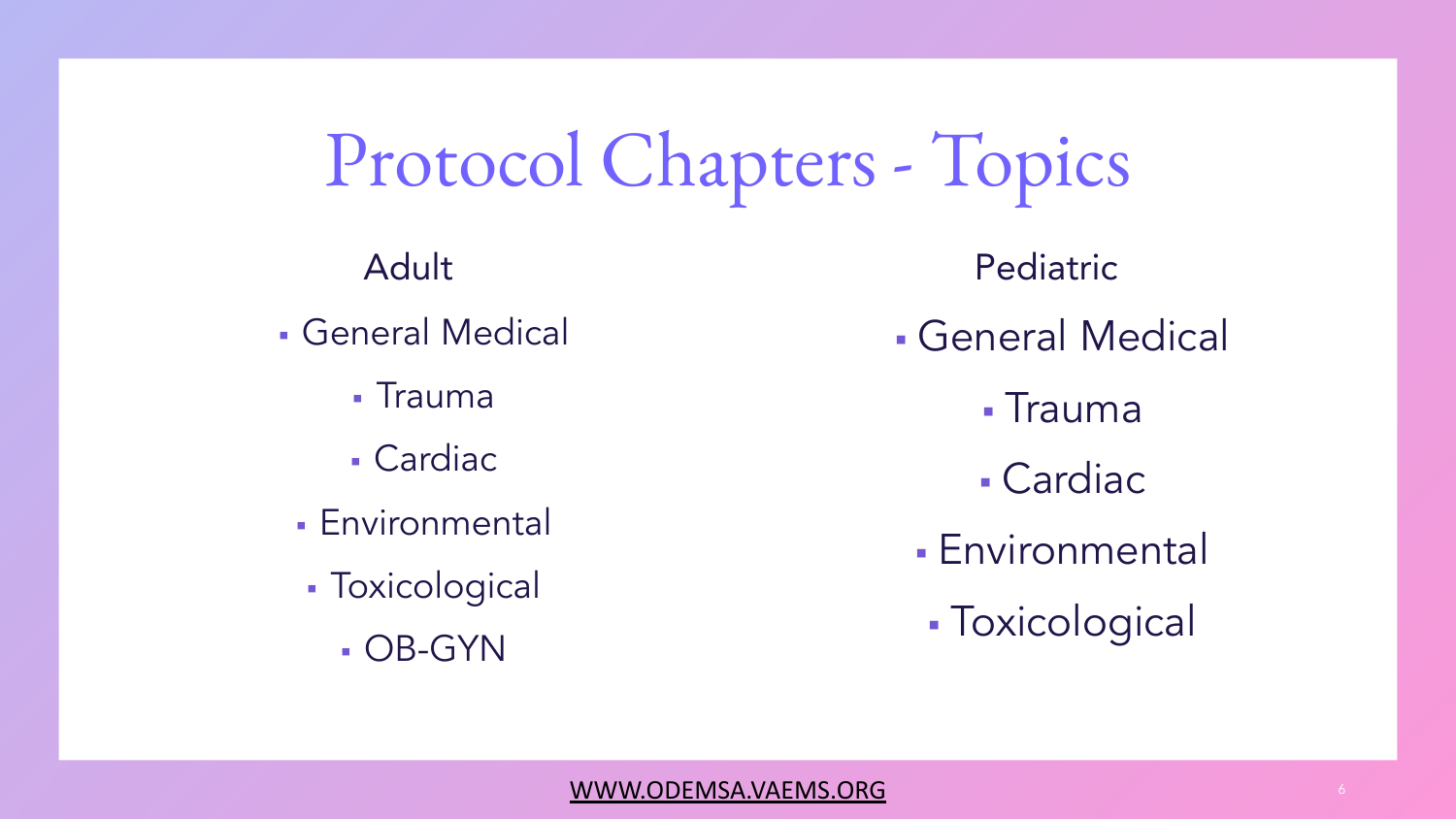### Chapters – Match Protocol Topics

**There are BLS Chapters • Designed for BLS Scope** of Practice

- **There are ALS Chapters**
- Designed for ALS Scope of Practice

Example: ▪ OB-GYN - BLS

▪ Example:  $-$  OB-GYN - ALS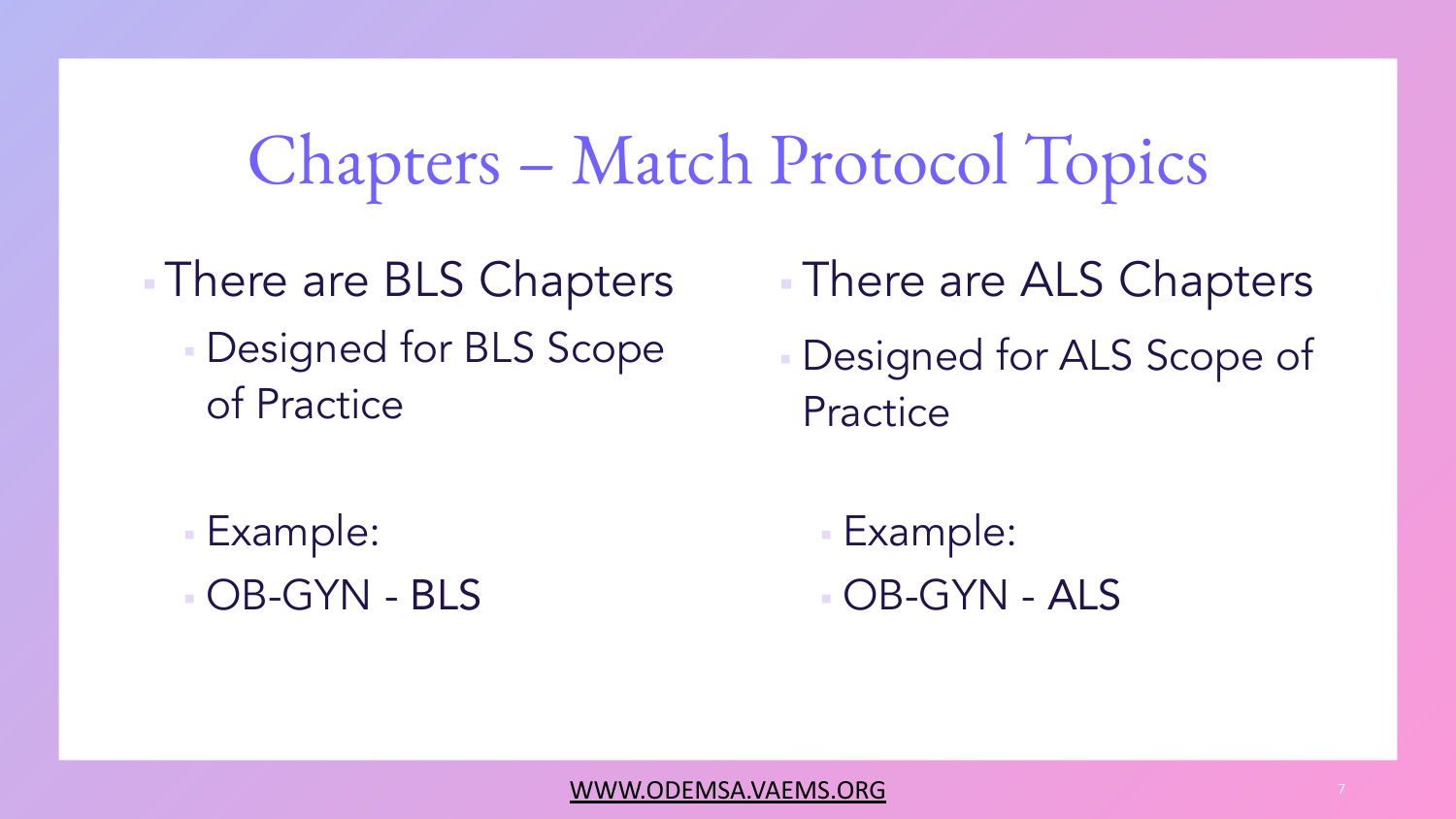### Each Protocol has its Own Section

- **Each Section contains 3 Major Elements** 
	- A brief introduction about the complaint the protocol is designed to address/treat. A brief bit of info to help treat.
	- **The Outline/Check off sheet for the major steps in the protocol.**
	- **A Competency Sign Off Sheet/Form.**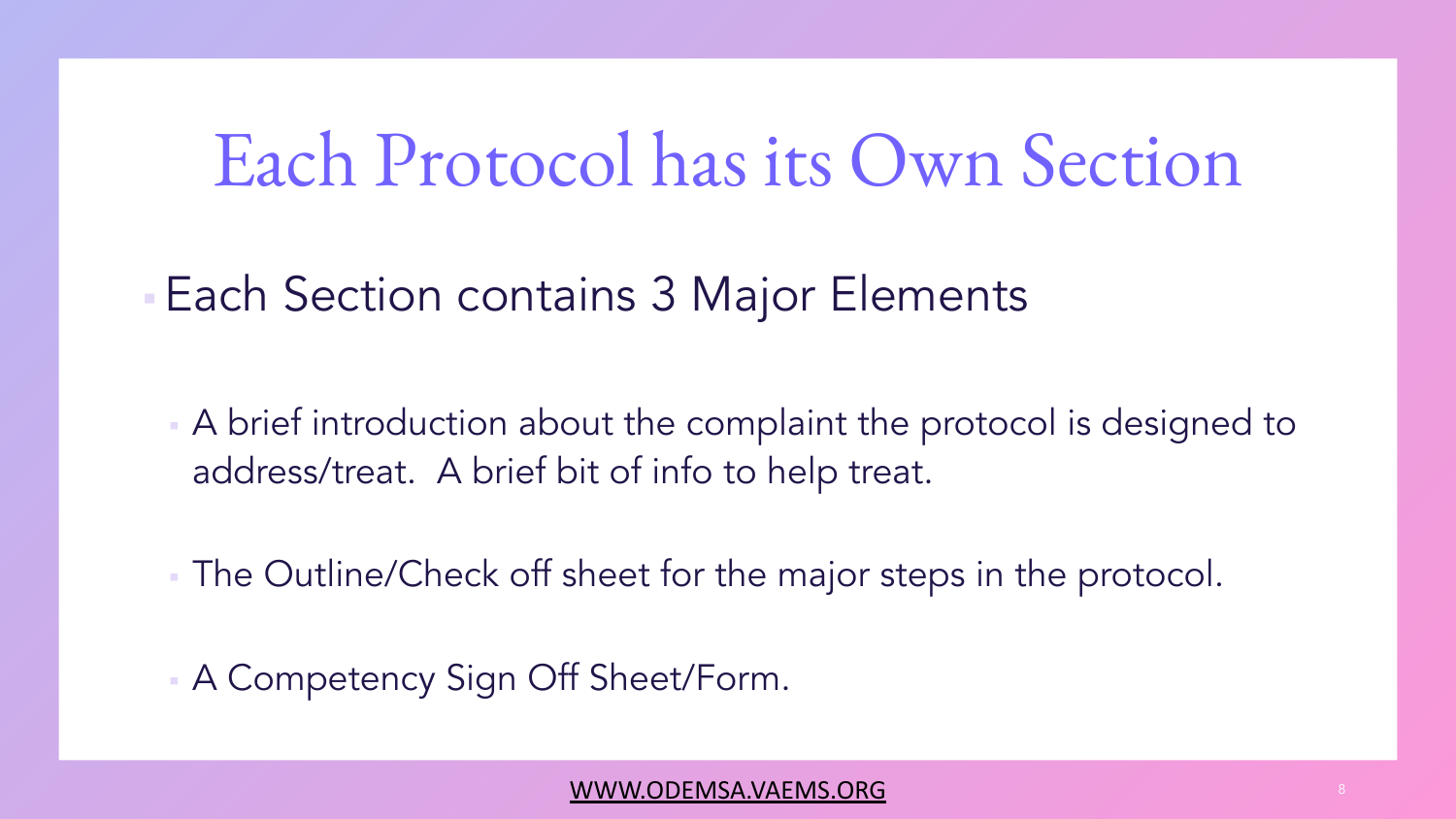## Sample – Protocol – OB-GYN-**BLS Childbirth/Labor/Delivery**

#### **OVERVIEW:**

**In women with regular menstrual cycles, a history of one or more missed cycles (periods) is suggestive of pregnancy.** 

Labor is defined as progressive dilation of the uterine cervix in association with repetitive uterine contractions resulting in complete dilation (10 cm) and effacement (thinning) of the cervical lining.

**Vertex**, or head-first presentation, is the ideal presentation for all deliveries. Crowning is observed as the second stage of labor begins.

- This is a sample introduction page for the Childbirth/Labor/Delivery BLS Protocol.
- Each protocol has a brief Overview section that gives some quick, useful information about the complaint that is being treated in the protocol.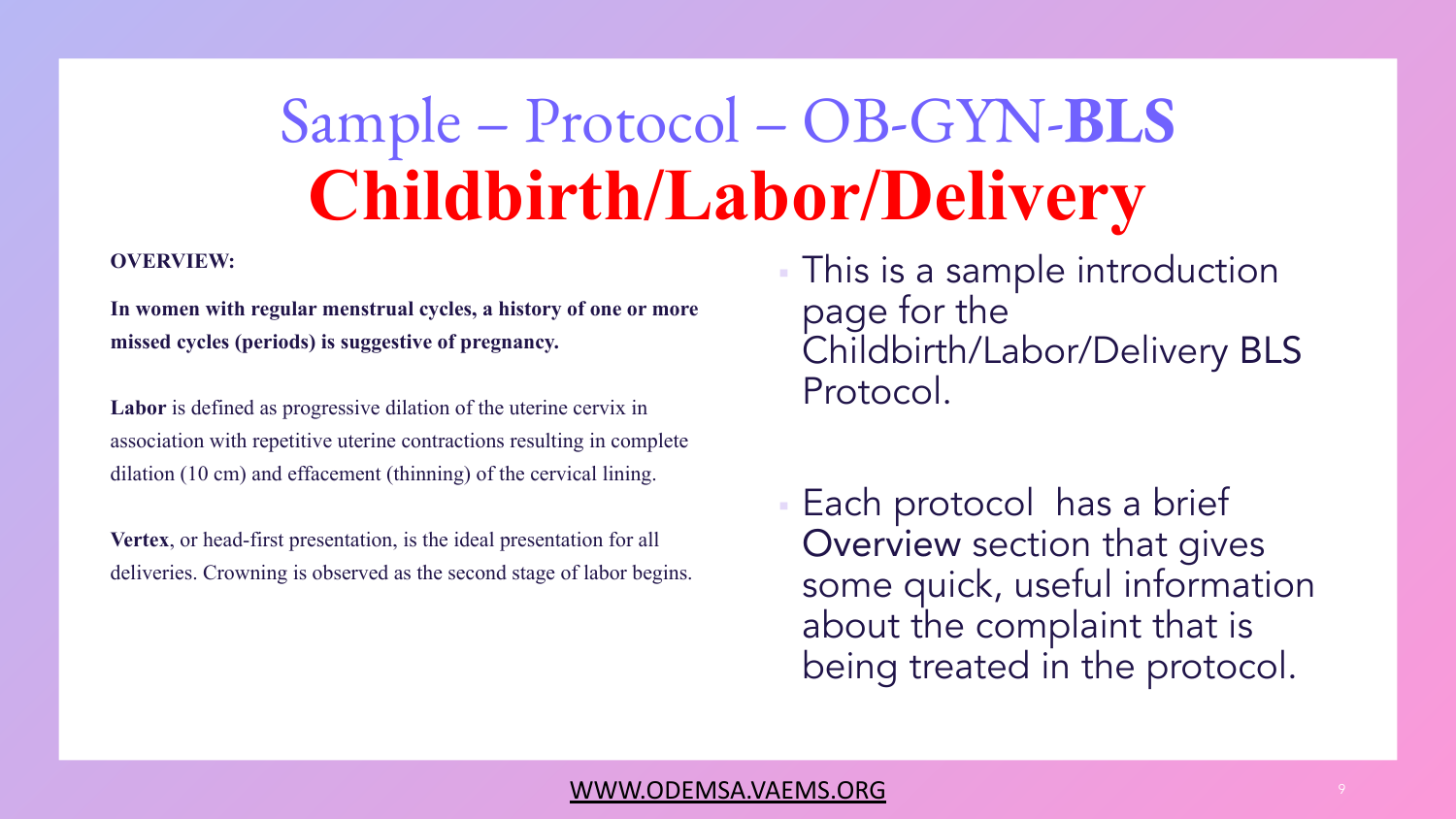### **OVERVIEW:**

**In women with regular menstrual cycles, a history of one or more missed cycles (periods) is suggestive of pregnancy.** 

**Labor** is defined as progressive dilation of the uterine cervix in association with repetitive uterine contractions resulting in complete dilation (10 cm) and effacement (thinning) of the cervical lining.

**Vertex**, or head-first presentation, is the ideal presentation for all deliveries. Crowning is observed as the second stage of labor begins.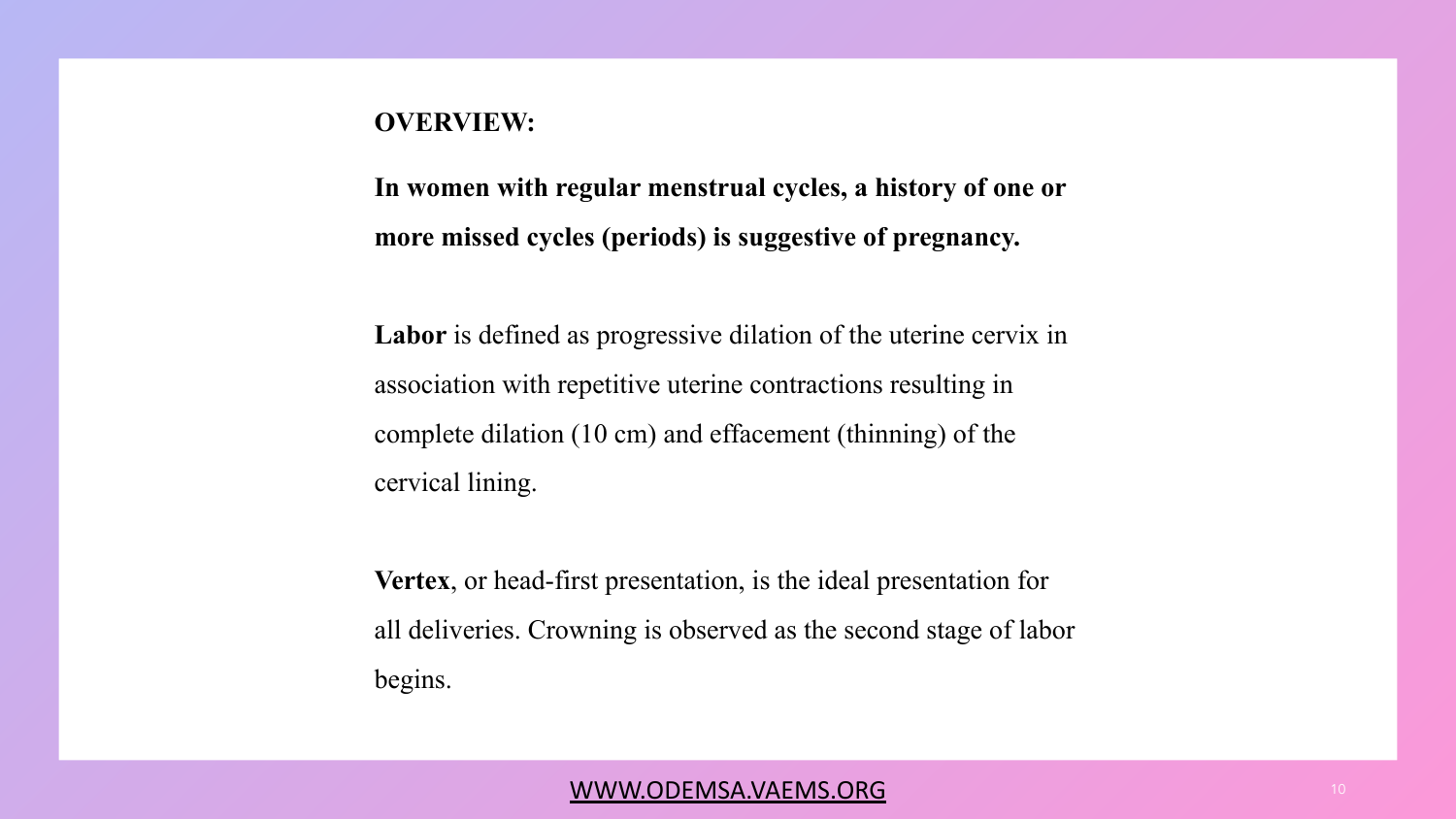### Sample – Protocol – OB-GYN-**BLS Childbirth/Labor/Delivery**

- **Disability** 
	- Assessment
	- Correction
- **Exposure** 
	- Assessment
	- Correction
- 2. Demonstrates the following skills.
	- Proper Physical Exam
		- i. Head to toe format
		- All major body parts/systems
		- Vital Signs / Documentation
	- b. Frequently assess for Crowning/Vaginal Bleeding/Shock
		- If shock develops follow the appropriate Shock Protocol
	- If Delivery is imminent
		- Stop Ambulance if Applicable.
		- Call for manpower if Applicable.
		- iii. PPE
		- **OB** Kit
			- Layout contents in orderly fashion.
			- ID all needed components.

**These are designed to** be easy to read.

- Top-down methodology.
- Can be used as a Check Off for each line in the margins.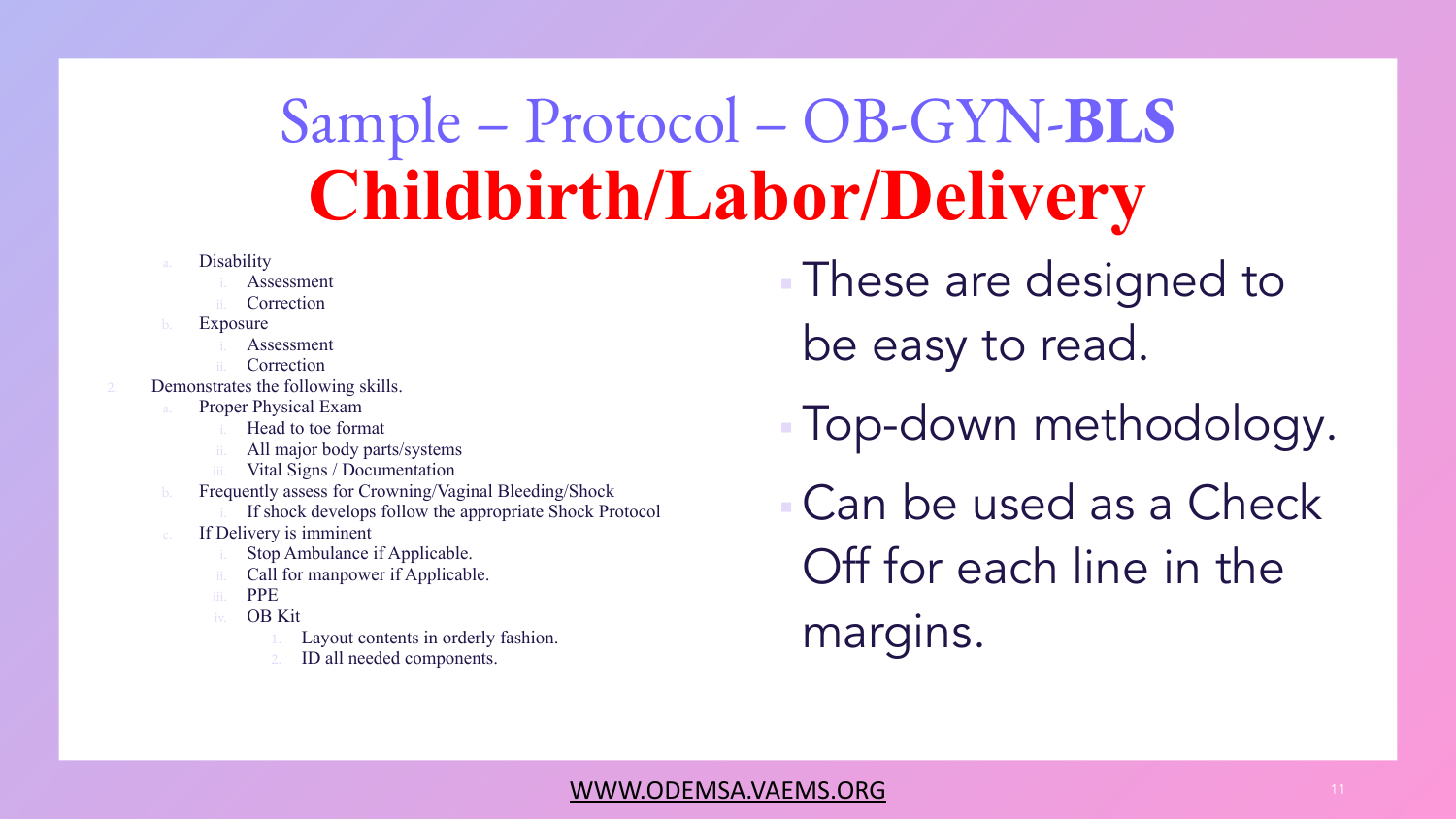- a. Disability
	- i. Assessment
	- ii. Correction
- b. Exposure
	- i. Assessment
	- ii. Correction
- 2. Demonstrates the following skills.
	- a. Proper Physical Exam
		- i. Head to toe format
		- ii. All major body parts/systems
		- iii. Vital Signs / Documentation
	- b. Frequently assess for Crowning/Vaginal Bleeding/Shock
		- i. If shock develops follow the appropriate Shock Protocol
	- c. If Delivery is imminent
		- i. Stop Ambulance if Applicable.
		- ii. Call for manpower if Applicable.
		- iii. PPE
		- iv. OB Kit
			- 1. Layout contents in orderly fashion.
			- 2. ID all needed components.

#### [WWW.ODEMSA.VAEMS.ORG](http://www.odemsa.vaems.org/) 12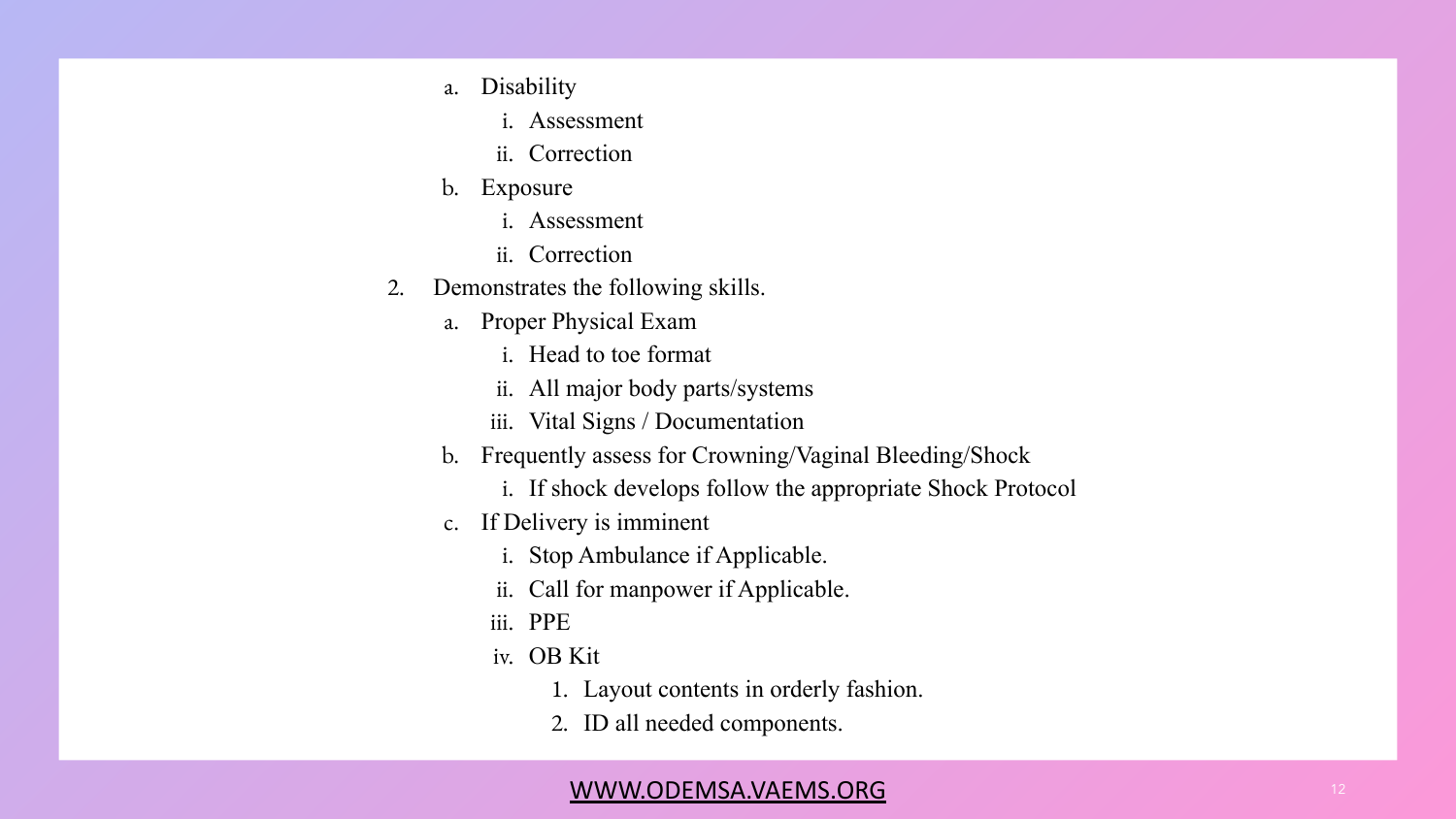## Sample – Protocol – OB-GYN-**BLS Childbirth/Labor/Delivery**

Student's and FTO's signatures below signify that the student has demonstrated sufficient working knowledge and can perform such competency and has had the opportunity to ask and has had all questions and answers provided to their level of comfort.

#### Competency – ODEMSA – Regional Protocols – **OB/GYN – Childbirth/Labor/Delivery – BLS**

Student's Name and Signature – date below:

|                                        |           | Date |
|----------------------------------------|-----------|------|
| <b>Printed Name</b>                    | Signature |      |
| FTO's Name and Signature – date below: |           |      |
|                                        |           | Date |
| <b>Printed Name</b>                    | Signature |      |
|                                        |           |      |

This is to be completed when the Trainee/Student is deemed competent in the respective Protocol in being able to demonstrate the needed KSAs in the following domains

- Didactic/Knowledge
- **Psychomotor**
- **Affective**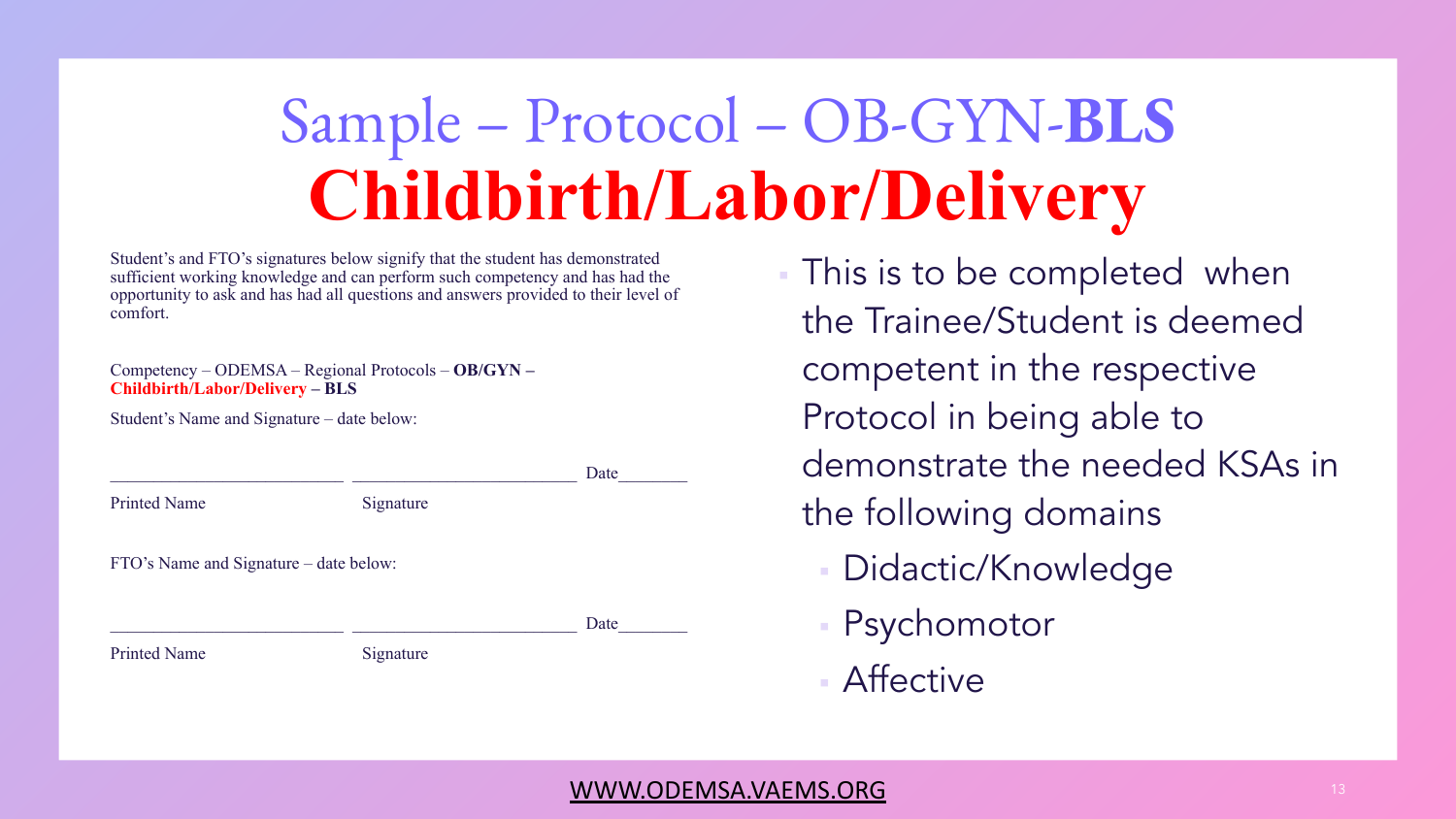Student's and FTO's signatures below signify that the student has demonstrated sufficient working knowledge and can perform such competency and has had the opportunity to ask and has had all questions and answers provided to their level of comfort.

Competency – ODEMSA – Regional Protocols – **OB/GYN – Childbirth/Labor/Delivery – BLS** Student's Name and Signature – date below:

\_\_\_\_\_\_\_\_\_\_\_\_\_\_\_\_\_\_\_\_\_\_\_\_\_\_\_ \_\_\_\_\_\_\_\_\_\_\_\_\_\_\_\_\_\_\_\_\_\_\_\_\_\_ Date\_\_\_\_\_\_\_\_

Printed Name Signature

FTO's Name and Signature – date below:

\_\_\_\_\_\_\_\_\_\_\_\_\_\_\_\_\_\_\_\_\_\_\_\_\_\_\_ \_\_\_\_\_\_\_\_\_\_\_\_\_\_\_\_\_\_\_\_\_\_\_\_\_\_ Date\_\_\_\_\_\_\_\_

Printed Name Signature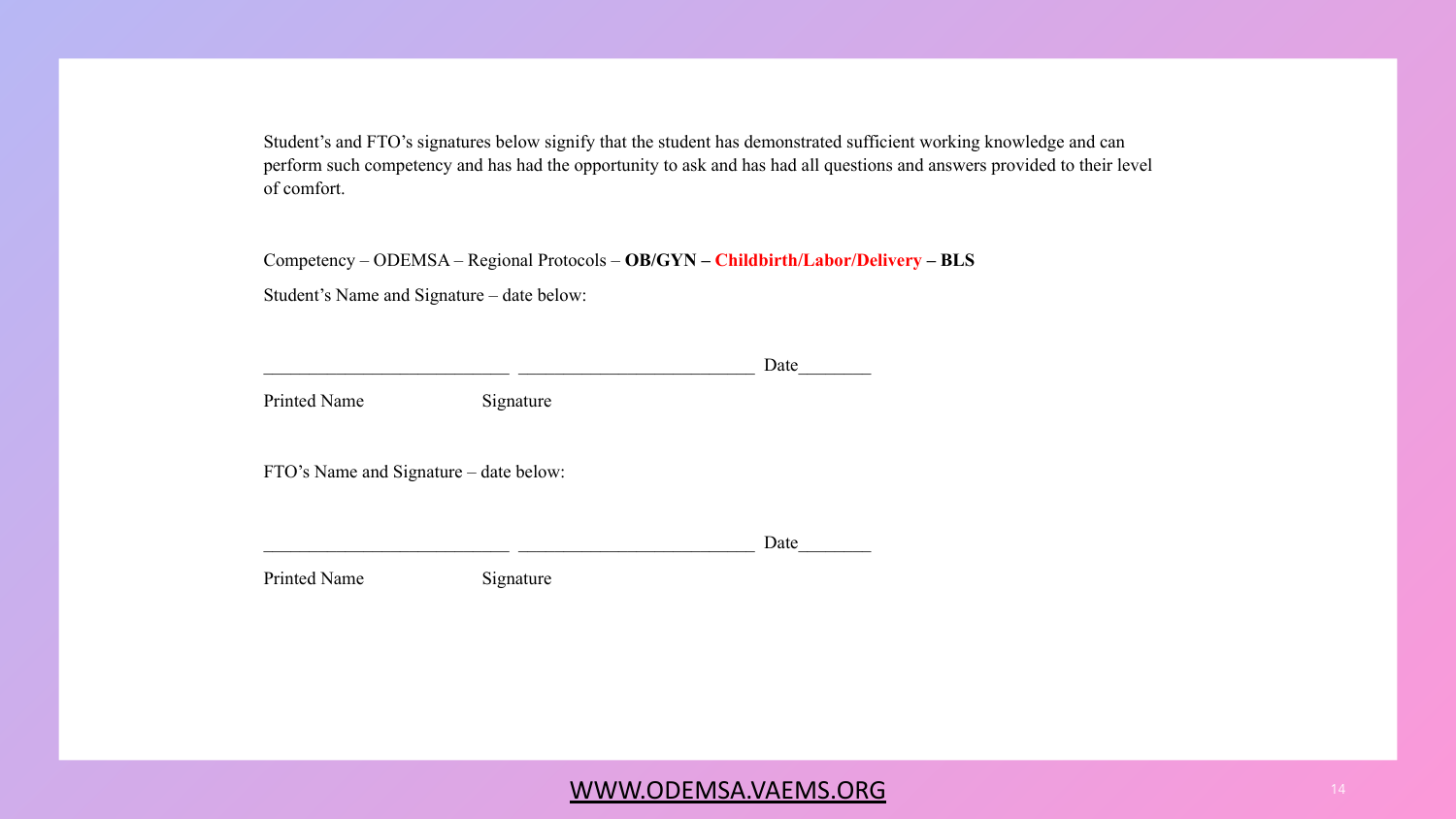## Summary

- You have learned what the Preception Manual is.
- You have some inside information as to the contents of the Preception Manual.
- You have seen an example protocol.
- You have learned the value of this process.
- You have learned you are generating your competency portfolio.



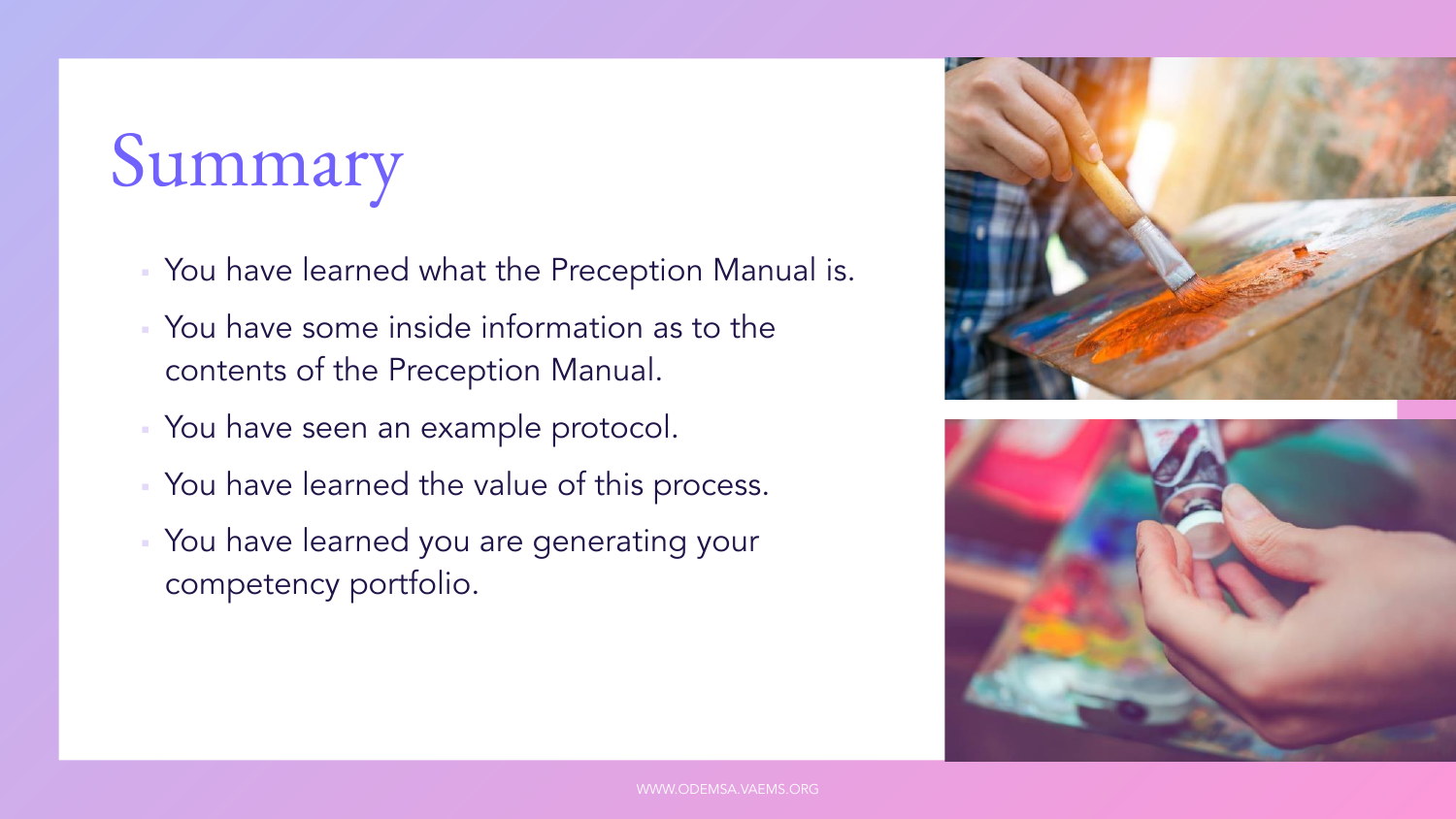The way to get started is to quit talking and begin doing.

Walt Disney

[WWW.ODEMSA.VAEMS.ORG](http://www.odemsa.vaems.org/)